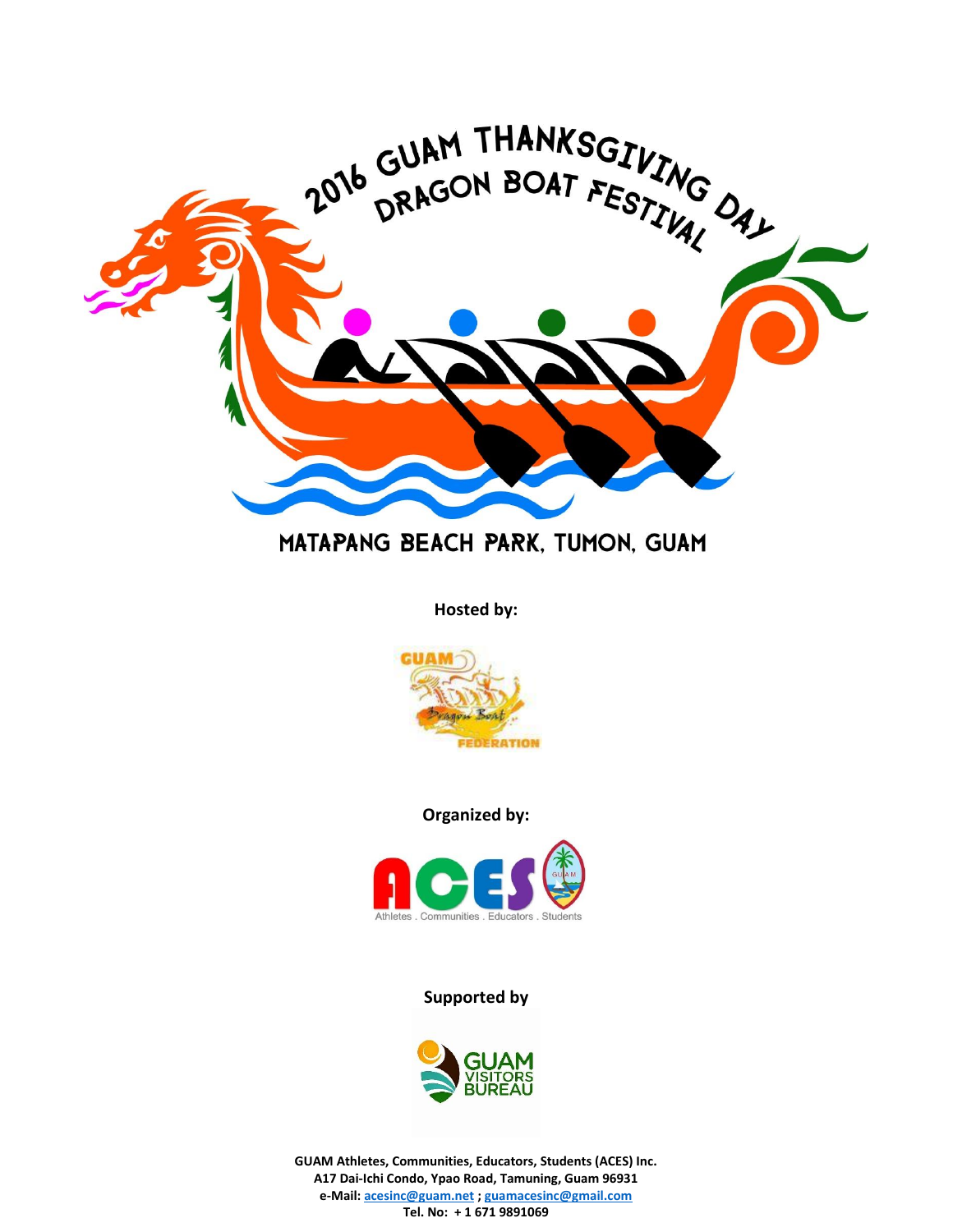## **1 st THANKSGIVING DAY DRAGON BOAT FESTIVAL 2016 Matapang Beach, Tumon, Guam November 19 to 20, 2016**

# **INFORMATION BULLETIN NO. 2**

Guam is a U.S. island territory in Micronesia, in the Western Pacific. It's distinguished by its tropical beaches, Chamorro villages and ancient latte stones (stone pillars). Tumon Bay is a hub with bars, shops and an aquarium. Beaches include Ritidian Point, part of a wildlife refuge, and storied Two Lovers Point. Offshore are dive sites such as Apra Harbor's sunken warships.

The island, part of Micronesia in the Pacific Ocean, bears the influence of several cultures. A Spanish colony until 1898, Guam blends that heritage with its native Chamorro customs, as well as Asian and American cultures. You can visit military sites or explore caves and waterfalls that rival the island's prettiest beaches. Because of its location near the International Date Line, Guam's slogan is: 'Where America's Day Begins'.

Guam ACES Inc., a Non-Profit Organization, in partnership with the Guam Dragon Boat Federation and fully supported by the Guam Visitors Bureau is holding the  $1<sup>st</sup>$  Thanksgiving Day Dragon Boat Festival 2016 on **November 19 – 20, 2016**. The Festival coincides with the Thanksgiving Week Celebration, an Annual Holiday for the U.S.A. *(The event was moved from November 26-27 due to tide issues)*. We are cordially inviting all Crews around the world to participate in this event and experience the beautiful Island of Guam on Thanksgiving Week. This will also be the first International Dragon Boat competition to be held in Guam wherein Club Crews from different countries are participating in support of the Guam Dragon Boat Federation.

#### **Competition Regulations and Racing Rules**

The 1<sup>st</sup> Thanksgiving Day Dragon Boat Festival will comply with IDBF Competition Regulations and will be under the IDBF Rules of Racing. Guam Dragon Boat Federation will provide details about the rules and regulations in the Manager's meeting. However, in advance you may contact Mr. Gordon T.C. Chu, Honorary Life President of the Guam Dragon Boat Federation at + 1 671 6464410 and e-mail at Gordon C[hu@udcguam.com](mailto:u@udcguam.com) for any clarifications. You may also contact our local partners in your area.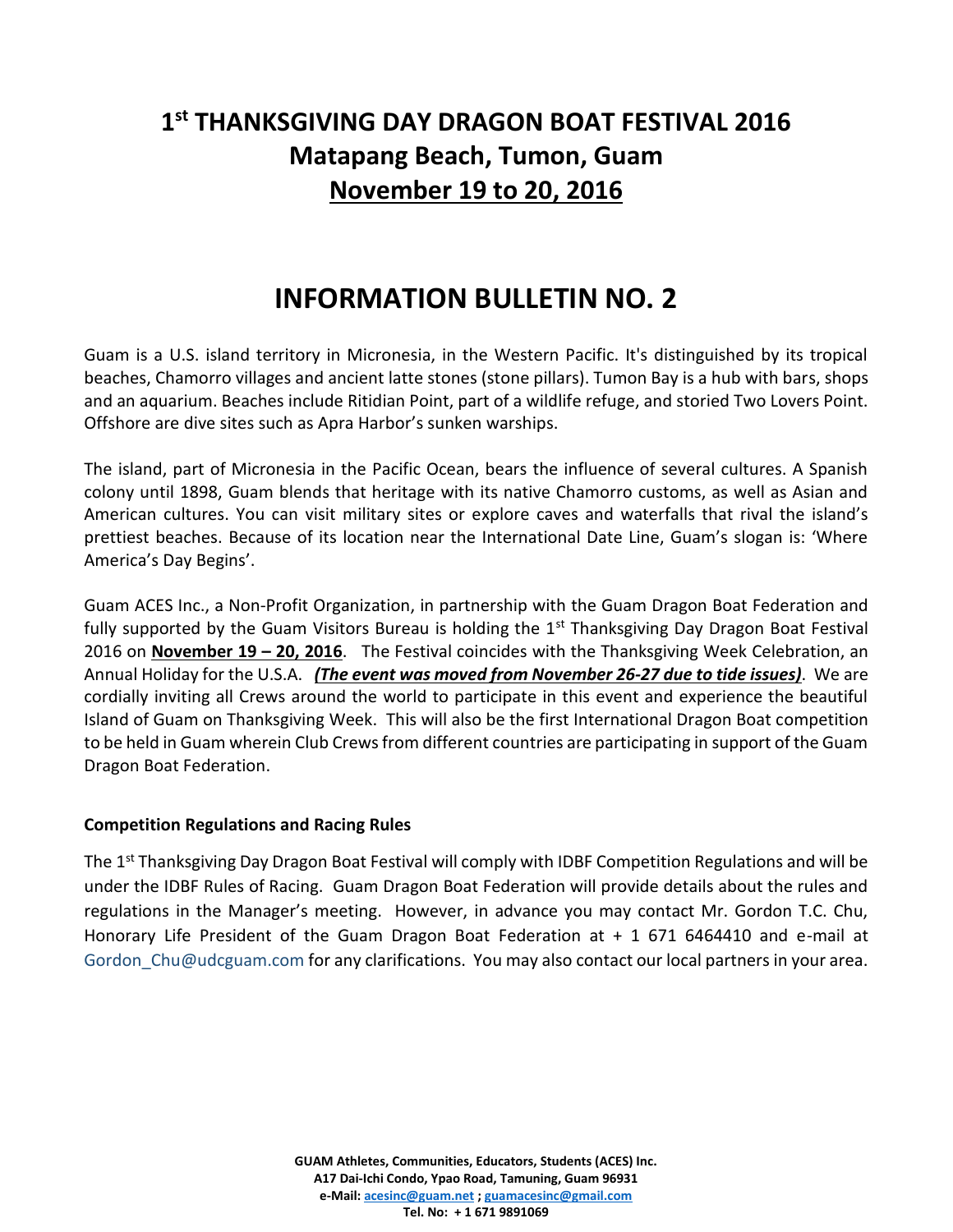## **Divisions, Racing & Competition Classes and Distances**

The Divisions, Racing and Competition Classes for the Festival are listed below. Participating Clubs must provide a minimum of 4 entries for each competition class.

|                | Event                        | 300 m | 500 m |
|----------------|------------------------------|-------|-------|
| 1              | Men's Open $-22$ Racers      |       |       |
| $\overline{2}$ | Women's Open - 22 Racers     |       |       |
| 3              | Mixed $-22$ Racers           |       |       |
| 4              | Men's Open $-12$ Racers      |       |       |
| 5              | Women's Open - 12 Racers     |       |       |
| 6              | $Mixed - 12$ Racers          |       |       |
| 7              | Junior U23 - 22 Racers       |       |       |
| 8              | Junior U23 Mixed - 12 Racers |       |       |

#### **Division**

**Men's / Women's Open –**There are no restrictions on competitor's age;

**Junior Under 23 –** Aged 12 years but under 23 years.

#### **Racing Class**

- **Men –** for male crews only including the Drummer and Steerer;
- **Women –** for female crews only
- **Mixed –** 22 Racers: minimum of eight (8) female Paddlers
	- 12 Racers: minimum of four (4) female paddlers

#### **Distance**

- 300 & 500 meters straight course
- **Boat** Standard boat for all categories.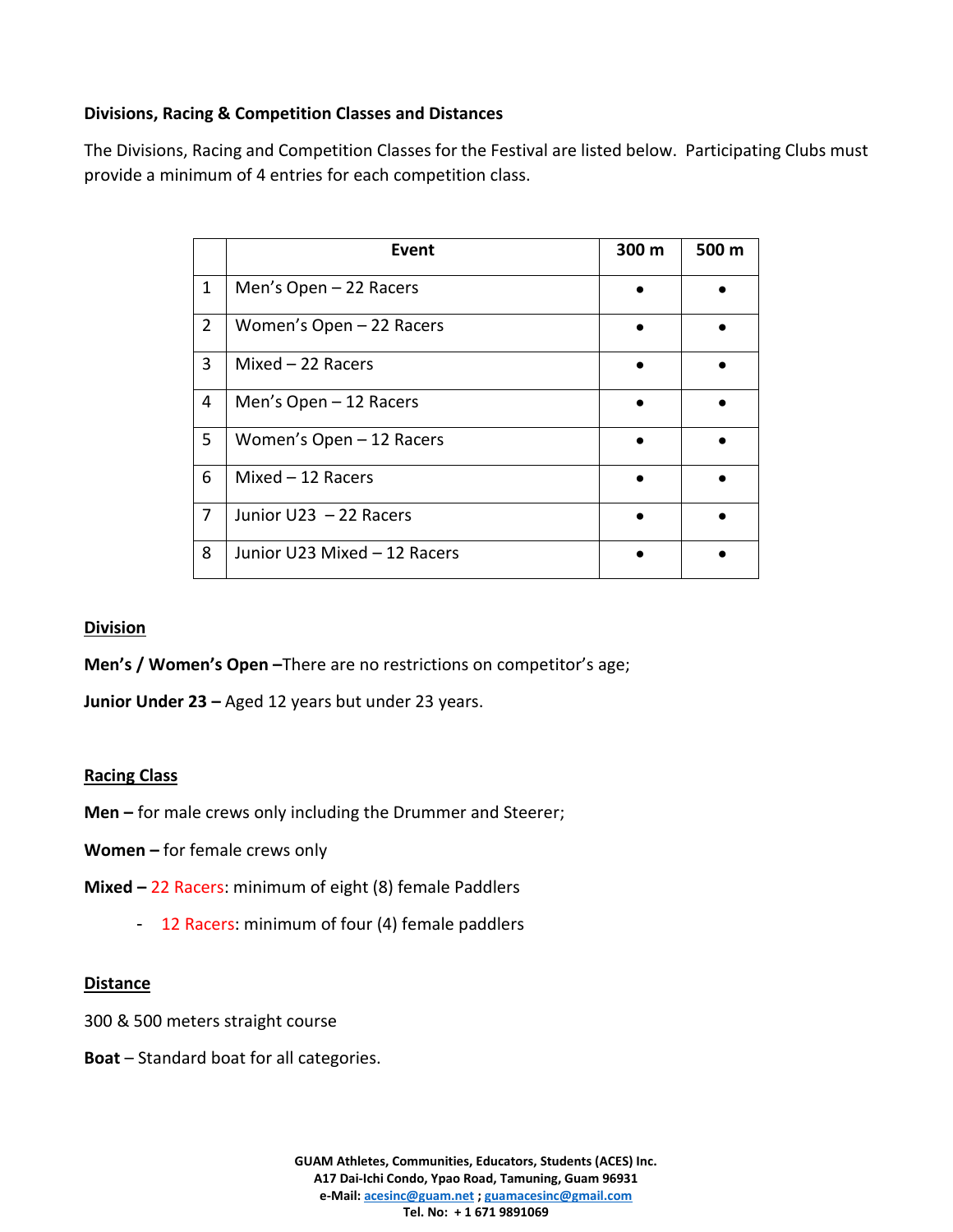#### **No. of Competitors :** 22 Racers - Maximum 26 competitors

- 20 Paddlers
- 1 Drummer
- 1 Steerer
- 2 Reserves
- 1 Team Leader
- 1 Team Manager
- 12 Racers Maximum 16 competitors
- 10 Paddlers
- 1 Drummer
- 1 Steerer
- 2 Reserves
- 1 Team Leader
- 1 Team Manager

#### **Entry Requirement:**

Teams can participate in any category with **a minimum of 4 competition class**.

#### **Schedules:**

| Fri, Nov. 18, 2016 | <b>Crews Arrival/Practice Sessions</b><br><b>Crews Registration</b><br>Crew Manager's Meeting (compulsory)<br><b>Opening Banquet</b> |
|--------------------|--------------------------------------------------------------------------------------------------------------------------------------|
| Sat, Nov. 19, 2016 | <b>Opening Ceremony</b><br>Race Day                                                                                                  |
| Sun, Nov. 20, 2016 | Race Day<br>$\bullet$<br><b>Celebration Dinner</b>                                                                                   |
| Mon, Nov. 21, 2016 | Sightseeing in Guam / Shopping                                                                                                       |
| Tues, Nov. 22,2016 | Last Minute Shopping/Crews Departure                                                                                                 |